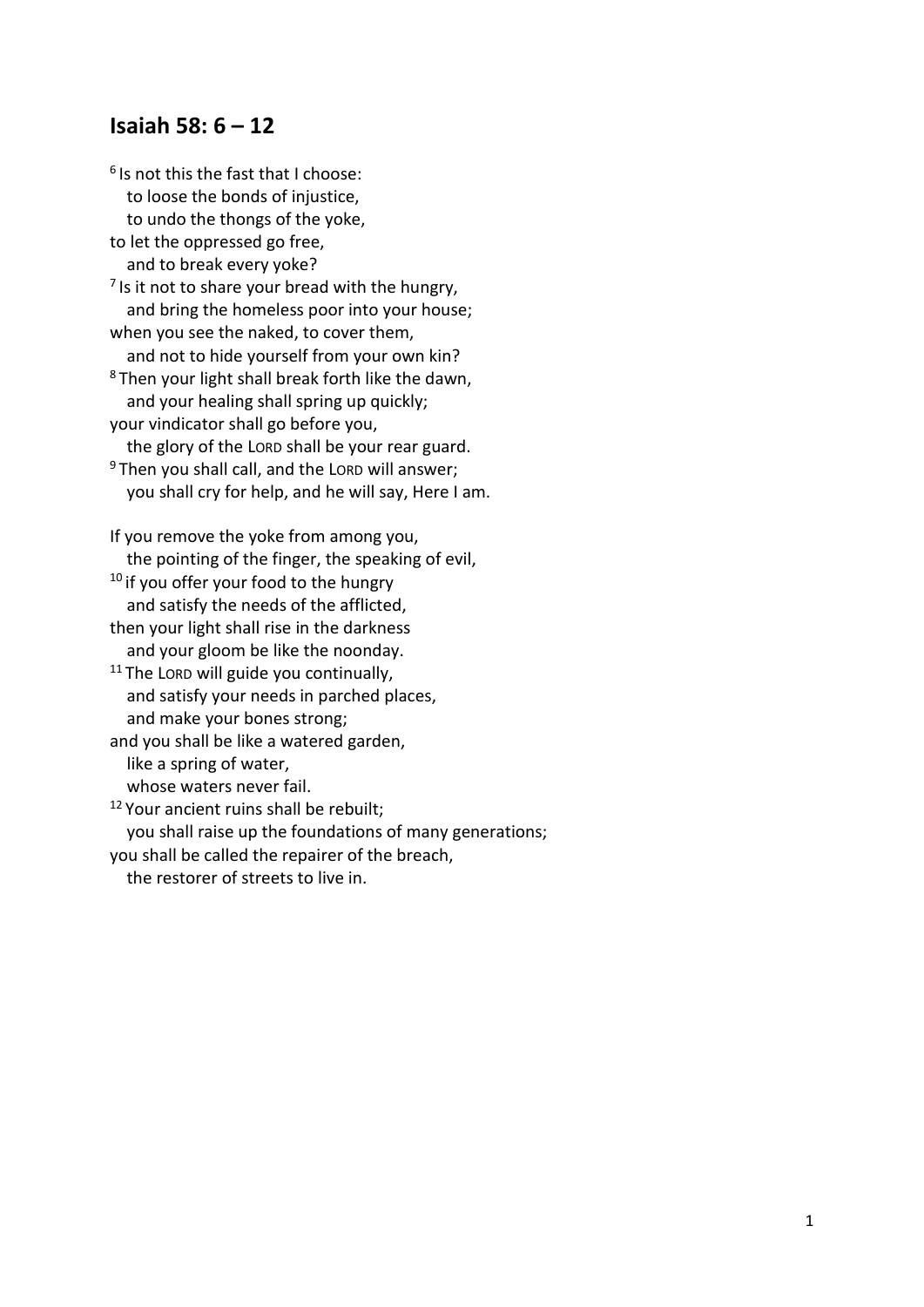My friends, we have come to the end of a long journey.

The American people have spoken, and they have spoken clearly. A little while ago, I had the honor of calling Senator Barack Obama — to congratulate him on being elected the next president of the country that we both love.

In a contest as this, his success alone commands my respect for his ability and perseverance. But that he managed to do so by inspiring the hopes of so many millions of Americans, who had once wrongly believed that they had little at stake or little influence in the election of an American president, is something I deeply admire and commend him for achieving.

**This is an historic election, and I recognize the special significance it has for African Americans and for the special pride that must be theirs tonight.**

## **I've always believed that America offers opportunities to all.**

**Senator Obama believes that, too.** But we both recognize that though we have come a long way from the old injustices that once stained our nation's reputation and denied some Americans the full blessings of American citizenship, the memory of them still had the power to wound.

A century ago, President Theodore Roosevelt's invitation of Booker T. Washington to dine at the White House was taken as an outrage in many quarters.

America today is a world away from the cruel and prideful bigotry of that time. There is no better evidence of this than the election of an African American to the presidency of the United States.

## **Senator Obama has achieved a great thing for himself and for his country.**

I applaud him for it, and offer my sincere sympathy that his beloved grandmother did not live to see this day — though our faith assures us she is at rest in the presence of her Creator and so very proud of the good man she helped raise.

Senator Obama and I have had and argued our differences, and he has prevailed. No doubt many of those differences remain.

I pledge to him tonight to do all in my power to help him lead us through the many challenges we face.

I urge all Americans who supported me to join me in not just congratulating him but offering our next president our goodwill and earnest effort to find ways to leave our children and grandchildren a stronger, better country than we inherited.

**Whatever our differences, we are fellow Americans.**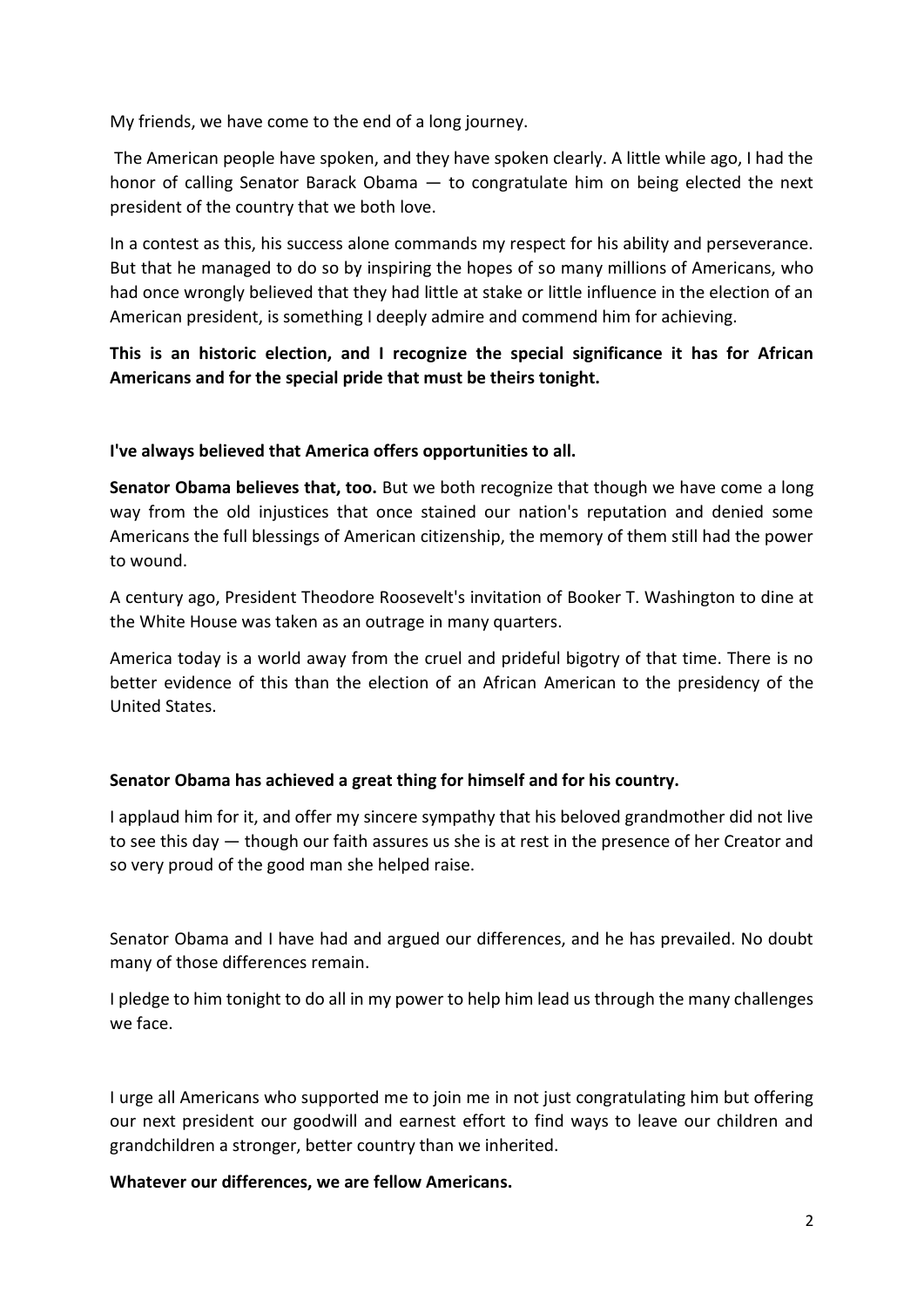### **And please believe me when I say no association has ever meant more to me than that.**

It is natural tonight to feel some disappointment, but tomorrow we must move beyond it and work together to get our country moving again.

I am so deeply grateful to all of you for the great honor of your support. The road was a difficult one. But your support and friendship never wavered. I cannot adequately express how deeply indebted I am to you.

You know, campaigns are often harder on a candidate's family than on the candidate, and that's been true in this campaign. All I can offer in compensation is my love and gratitude, and the promise of more peaceful years ahead.

Every candidate makes mistakes, and I'm sure I made my share of them. But I won't spend a moment of the future regretting what might have been.

**This campaign was and will remain the great honor of my life.** And my heart is filled with nothing but gratitude for the experience, and to the American people for giving me a fair hearing before deciding that Senator Obama and my old friend, Senator Joe Biden, should have the honor of leading us for the next four years.

I will never regret a fate that has allowed me the extraordinary privilege of serving this country for half a century. Today, I was a candidate for the highest office in the country I love so much. And tonight, I remain her servant.

Tonight, more than any night, I hold in my heart nothing but love for this country and for all its citizens, **I wish Godspeed to the man who was my former opponent and will be my president.**

Thank you, and God bless you.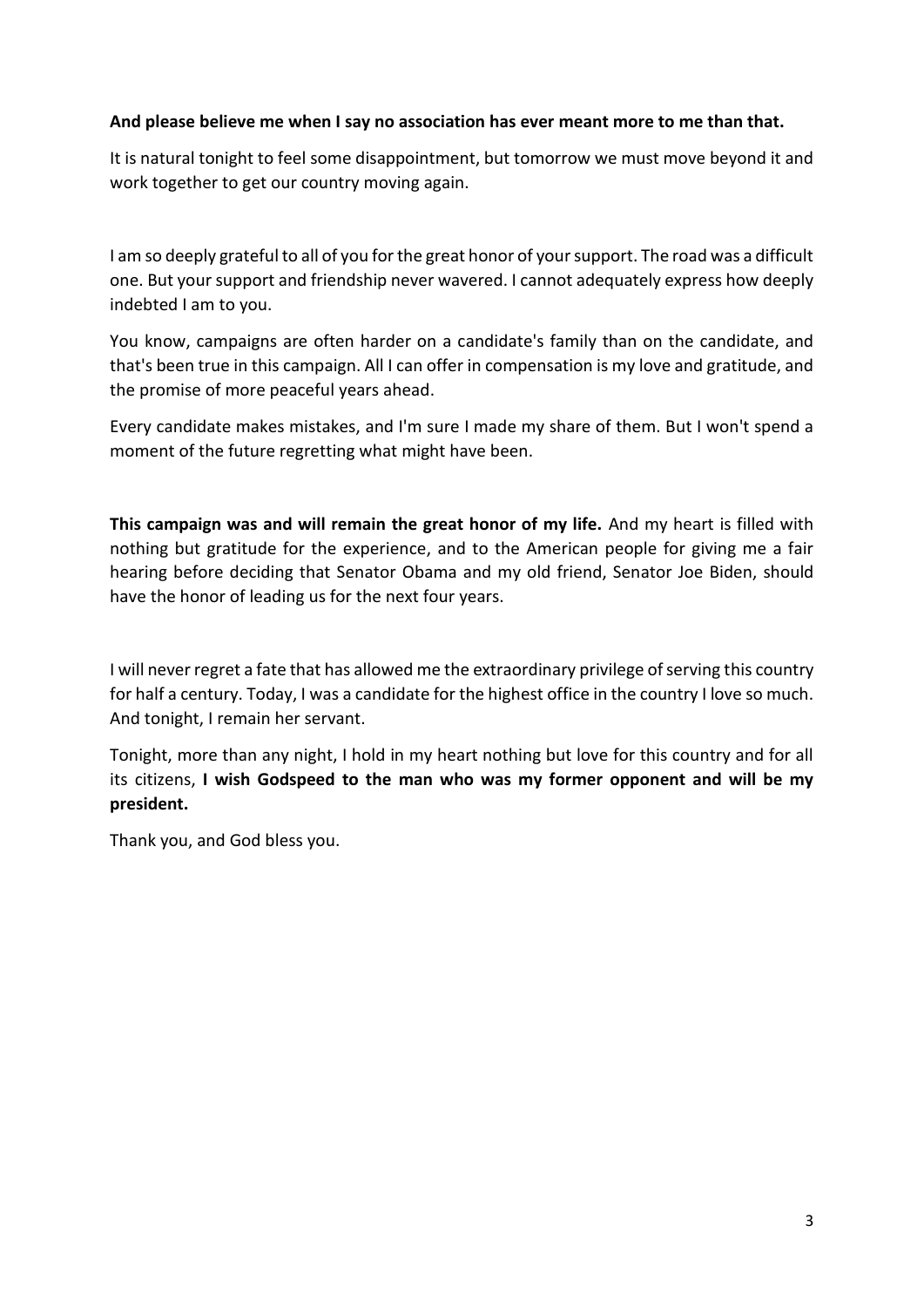What you just heard was an abridged version of late Sen. John McCain's concession from 2008. I came across this speech due to the events of last weekend and the week before, which resulted in Joe Biden being elected as the next president of the United States of America, winning against and replacing his opponent Donald Trump. Twelve years ago, McCain had been running for president against Barack Obama and, as you probably all know, lost, making his opponent the first African American president of the United States. A historic election, as he called it.

I had completely forgotten about this speech until I heard it again last weekend. I do however remember having heard it when I was fifteen years old. A German news channel broadcasted it just a few hours after it had actually taken place. I was too young to understand how great a speech that was back then, but I remember how impressed I was by the sportsmanship he showed on that day, admitting defeat to a competent opponent and offering his support as a fellow politician and American citizen.

Now, twelve years later, and me being twelve years older, it impresses me even more. This is how things should be', I thought. Hearing him speak, there was no negativity in his voice. No hatred, no anger, no pity or revenge. Not even disappointment, even though he admitted that in his speech. Just honest and genuine respect for his colleague and soon to be president and pride for having had the honour to compete against a man like him.

Over the last four years, the US had had a president, that made me forget a little, that this kind of behaviour is possible in politics.

When McCain's audience realized that he was about to congratulate his opponent, some of them started booing.

They wanted him to be president and not Obama. McCain, however, patiently kept talking, kept expressing his respect and understanding of how important and symbolic the presidency of his colleague was and would be.

As he kept talking, Boos turned into the sound of clapping hands and in the end, cheering and applause.

Simply by staying calm and showing dignity and humility, he turned the crowd around. For McCain, the presidency was never about him. It was about what it means to be president, leading a country and taking care of its people. Knowing that task in good hands, there was no reason to be upset and or attack his opponent.

While I was writing this, something came to my mind, which Jonas had said to me last Sunday, talking about Biden becoming the next president and all the tasks that were waiting for him. The most important competence of a world leader is probably not how much he knows or can do, but what mood he sets for his country.'

#### Wise words!

Donald Trump had set a mood of aggression and disrespect, and slowly but surely shaped the political and social discussion that way. He encouraged people to be aggressive and hateful, by being like that himself, implying that this is how it's done. McCain did the exact opposite. By showing dignity, strength and confidence he turned Boos into applause.